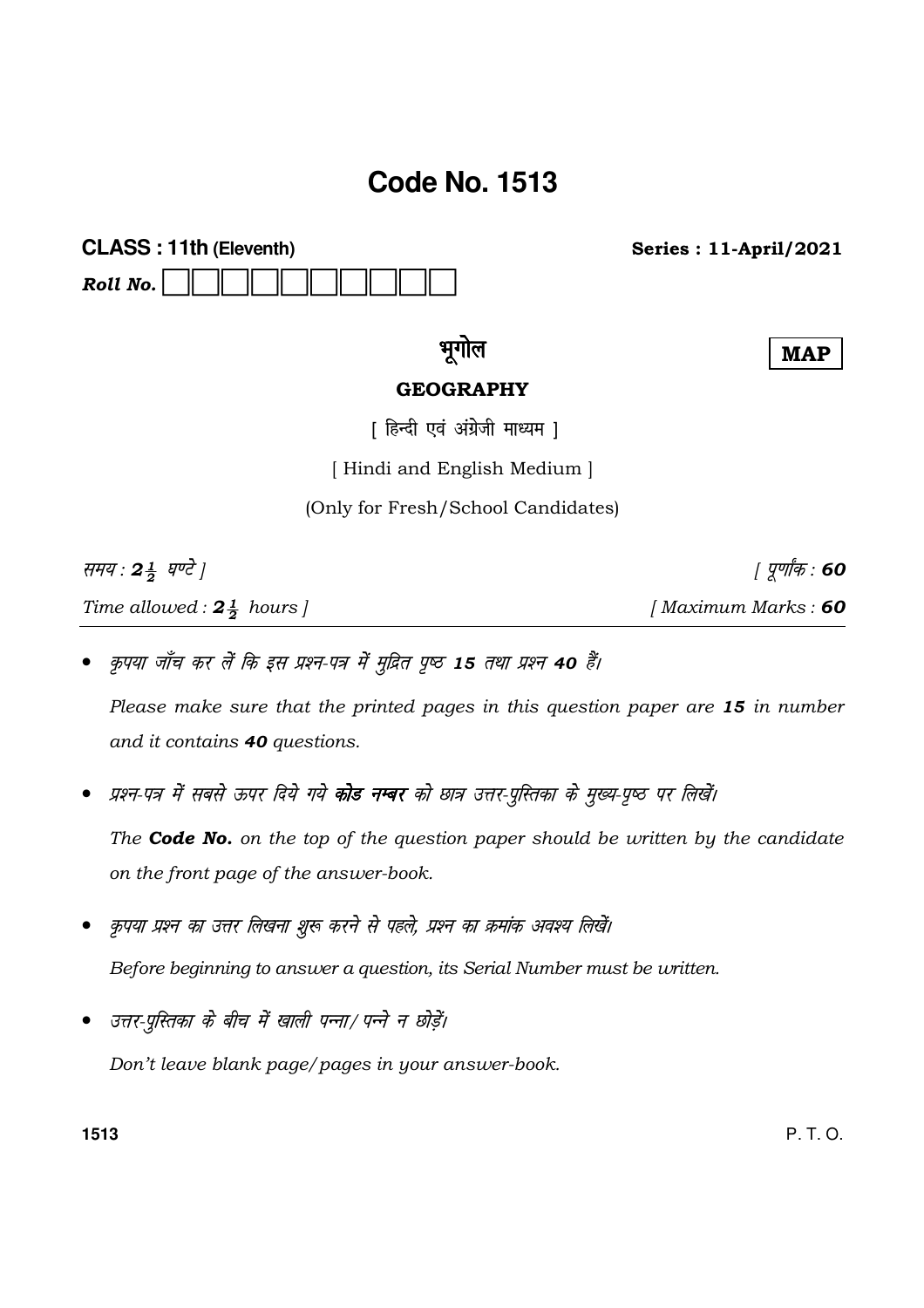उत्तर-पुस्तिका के अतिरिक्त कोई अन्य शीट नहीं मिलेगी। अतः आवश्यकतानुसार ही लिखें और लिखा उत्तर न कारें।

Except answer-book, no extra sheet will be given. Write to the point and do not strike the written answer.

• परीक्षार्थी अपना रोल नं० प्रश्न-पत्र पर अवश्य लिखें।

Candidates must write their Roll Number on the question paper.

कृपया प्रश्नों का उत्तर देने से पूर्व यह सुनिश्चित कर लें कि प्रश्न-पत्र पूर्ण व सही है, **परीक्षा के उपरान्त इस** सम्बन्ध में कोई भी दावा स्वीकार नहीं किया जायेगा।

Before answering the question, ensure that you have been supplied the correct and complete question paper, no claim in this regard, will be entertained after examination.

### सामान्य निर्देश :

### General Instructions :

(i) सभी प्रश्न अनिवार्य हैं।

### All questions are compulsory.

(ii) सभी प्रश्नों के अंक उनके सामने दर्शाए गए हैं।

Marks of all the questions are shown against them.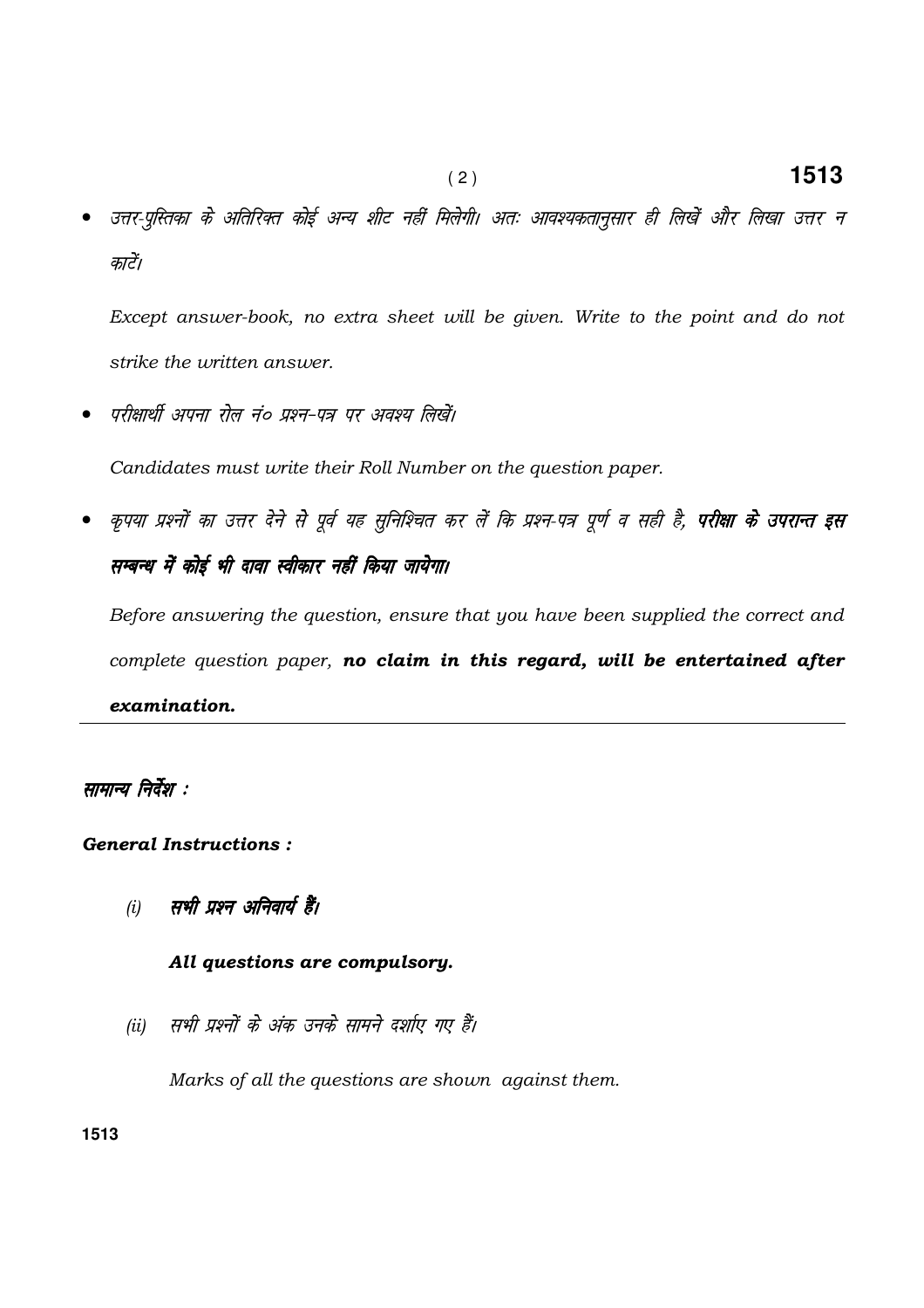(iii) प्रश्नों के उत्तर उनके अंकानुसार दें।

Answer questions according to their marks.

(iv) 5 अंकों वाले सभी प्रश्नों में आन्तरिक चयन प्रदान किया गया है। ऐसे प्रश्नों में से आपको **केवल एक** ही प्रश्न करना है।

Internal choice is given in all questions of 5 marks. You have to attempt only one of the given choice in such questions.

(v) प्रश्न संख्या 40 भारतवर्ष के मानचित्र को भरने से सम्बन्धित है।

Question Number 40 is related to filling the outline map of India.

- (vi) भारत के मानचित्र को भरकर अपनी उत्तर-पुस्तिका के बीच में मजबूती से बाँधिए। After filling the map of India it should be securely tied in the middle of the answer-book.
- (vii) मानचित्र पर अपना रोल नम्बर **अवश्य** लिखें। You **must** write your Roll Number on the map.
- 1. भारत के उत्तर से दक्षिण तक वास्तविक दूरी कितने किमी है ? What is the real distance of India from North to South ?
- $2.$  भारत देश का अक्षांशीय विस्तार क्या है ?  $1$ What is the latitudinal extent of India ?

**1513** P. T. O.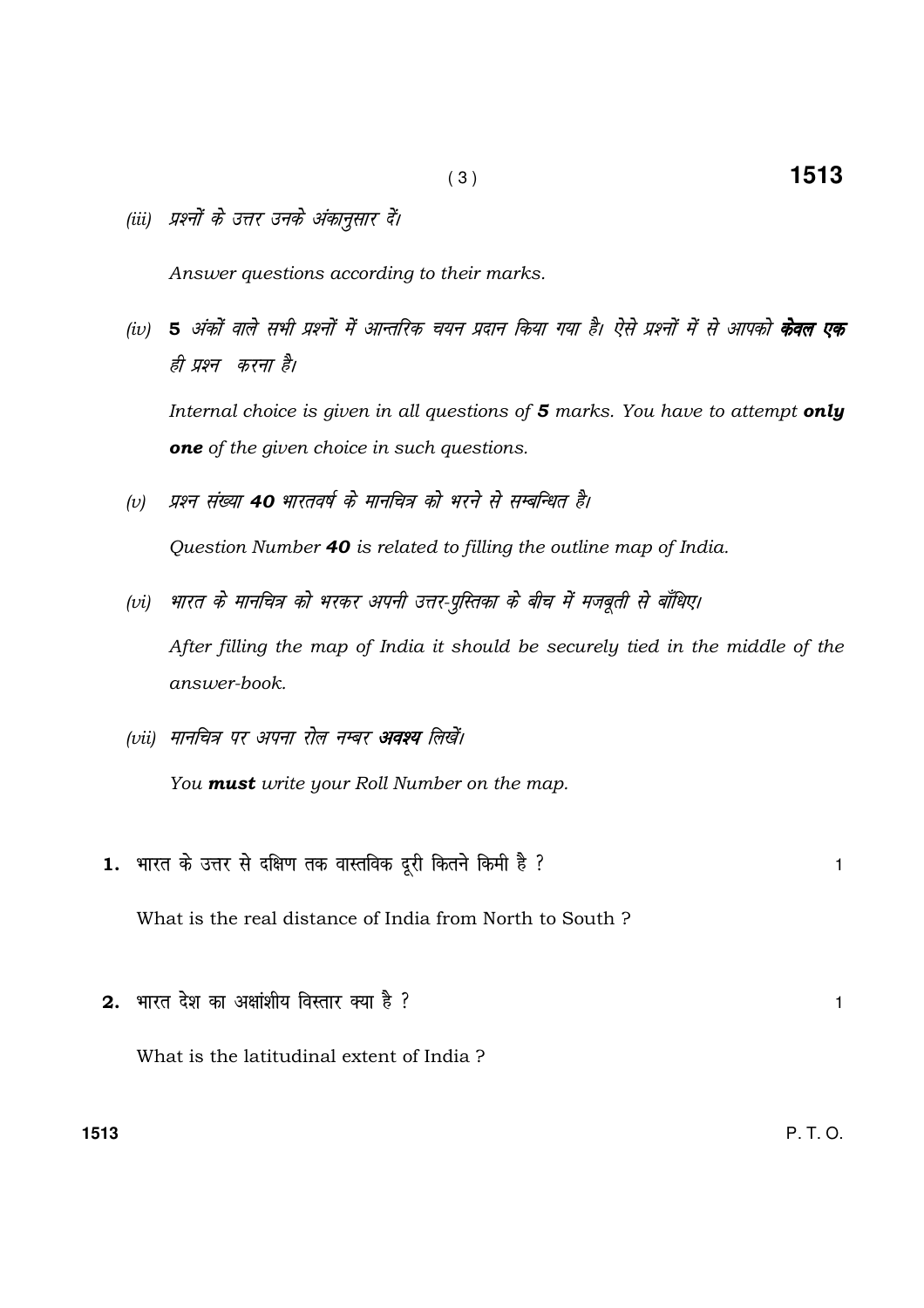|      | 3. क्या भारत देश का क्षेत्रफल 32.8 लाख वर्ग किमी है ? |                                                                                             |               |                                                      |                                                                         |     |           |               | (हॉं ∕नहीं) 1 |
|------|-------------------------------------------------------|---------------------------------------------------------------------------------------------|---------------|------------------------------------------------------|-------------------------------------------------------------------------|-----|-----------|---------------|---------------|
|      |                                                       |                                                                                             |               |                                                      | Does India have 32.8 Lac Square Kilometers area in total?               |     |           |               | (Yes/No)      |
|      |                                                       |                                                                                             |               |                                                      |                                                                         |     |           |               |               |
|      |                                                       |                                                                                             |               |                                                      | 4. निम्न में से किस राज्य में 'लोकताल' झील स्थित है ?                   |     |           |               | $\mathbf{1}$  |
|      | (A)                                                   | केरल                                                                                        |               |                                                      |                                                                         | (B) | मणिपुर    |               |               |
|      | (C)                                                   |                                                                                             | उत्तराखण्ड    |                                                      |                                                                         | (D) | राजस्थान  |               |               |
|      |                                                       |                                                                                             |               |                                                      | Out of the following, which State have 'Loktal' Lake?                   |     |           |               |               |
|      | (A)                                                   |                                                                                             | Kerala        |                                                      |                                                                         | (B) | Manipur   |               |               |
|      | (C)                                                   |                                                                                             | Uttarakhand   |                                                      |                                                                         | (D) | Rajasthan |               |               |
|      |                                                       |                                                                                             |               |                                                      | 5. अरब सागर के द्वीपों में क्या 'मिनिकाय' सबसे बड़ा द्वीप है ?          |     |           |               | (हॉं ∕नहीं) 1 |
|      |                                                       |                                                                                             |               |                                                      | Is 'Minicoy' a largest Island in Arabic Sea ?                           |     |           |               | (Yes/No)      |
|      |                                                       |                                                                                             |               | 6. क्या ब्रह्मपुत्र नदी का उद्गम स्थान गंगोत्री है ? |                                                                         |     |           |               | (हॉ ∕नहीं) 1  |
|      | Does River Brahmaputra's origin place 'Gangotri' ?    |                                                                                             |               |                                                      |                                                                         |     | (Yes/No)  |               |               |
|      |                                                       |                                                                                             |               |                                                      |                                                                         |     |           |               |               |
|      | हैं ?                                                 | 7. क्या नर्मदा और ताप्ती नदी को छोड़कर प्रायद्वीपीय पठारी नदियाँ पश्चिम से पूर्व की ओर बहती |               |                                                      |                                                                         |     |           | (हॉं ∕नहीं) 1 |               |
|      |                                                       |                                                                                             |               |                                                      | Does the Peninsular Plateau Rivers leaving Narmada and Tapti flows from |     |           |               |               |
|      |                                                       |                                                                                             | West to East? |                                                      |                                                                         |     |           |               | (Yes/No)      |
| 1513 |                                                       |                                                                                             |               |                                                      |                                                                         |     |           |               |               |

# ( 4 ) **1513**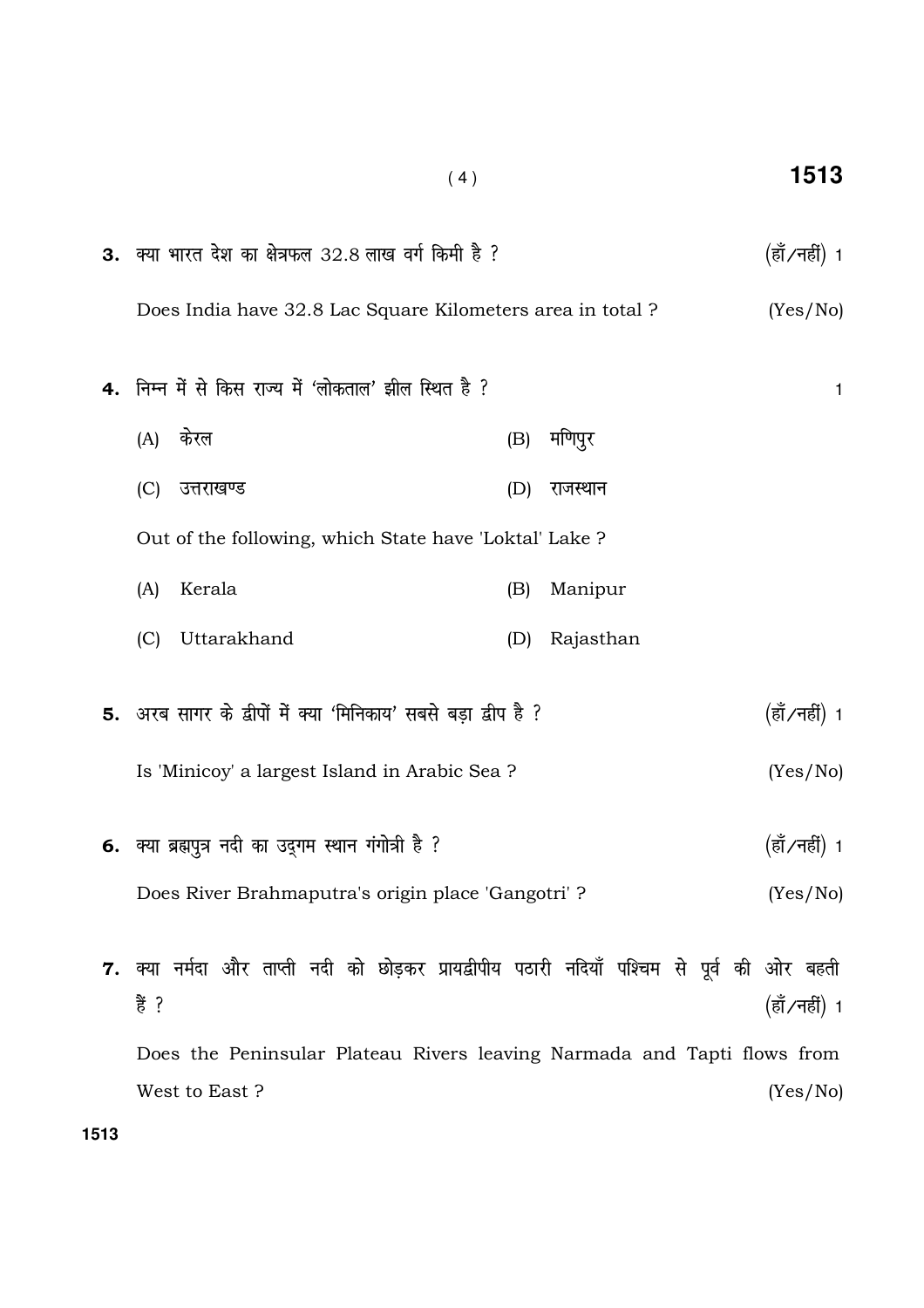|      |                      | (5)                                                                                                  |          |             | 1513          |
|------|----------------------|------------------------------------------------------------------------------------------------------|----------|-------------|---------------|
|      |                      | 8. केरल राज्य की दूसरी सबसे बड़ी नदी का नाम क्या है ?                                                |          |             | 1             |
|      |                      | What is the second largest River name in Kerala State?                                               |          |             |               |
|      |                      | 9. क्या नर्मदा और ताप्ती नदी भ्रंश घाटियों से बहती हैं ?                                             |          |             | (हाँ ∕नहीं) 1 |
|      |                      | Does Narmada and Tapti River flows in fault valleys ?                                                |          |             | (Yes/No)      |
|      |                      | 10. 'दक्षिण-गंगा' के नाम से किस नदी को जाना जाता है ?                                                |          |             | 1             |
|      |                      | Name the River which is known as 'Ganga of South'?                                                   |          |             |               |
|      |                      | 11. नन्दा देवी जीवमण्डल निचय, निम्न में से किस राज्य में है ?                                        |          |             | 1             |
|      | बिहार<br>(A)         |                                                                                                      | (B)      | उत्तराखण्ड  |               |
|      | (C) उत्तर प्रदेश     |                                                                                                      | (D)      | ओडिशा       |               |
|      |                      | Nanda Devi Biosphere Reserve is in which of the following State?                                     |          |             |               |
|      | Bihar<br>(A)         |                                                                                                      | (B)      | Uttarakhand |               |
|      | Uttar Pradesh<br>(C) |                                                                                                      | (D)      | Odisha      |               |
|      |                      | 12. निम्न में से कितने भारत के जीवमण्डल निचय, 'यूनेस्को' द्वारा अंतर्राष्ट्रीय मान्यता प्राप्त हैं ? |          |             | 1             |
|      | (A)<br>एक            |                                                                                                      | $(B)$ दो |             |               |
|      | (C)<br>दस            |                                                                                                      | (D)      | चार         |               |
| 1513 |                      |                                                                                                      |          |             | P. T. O.      |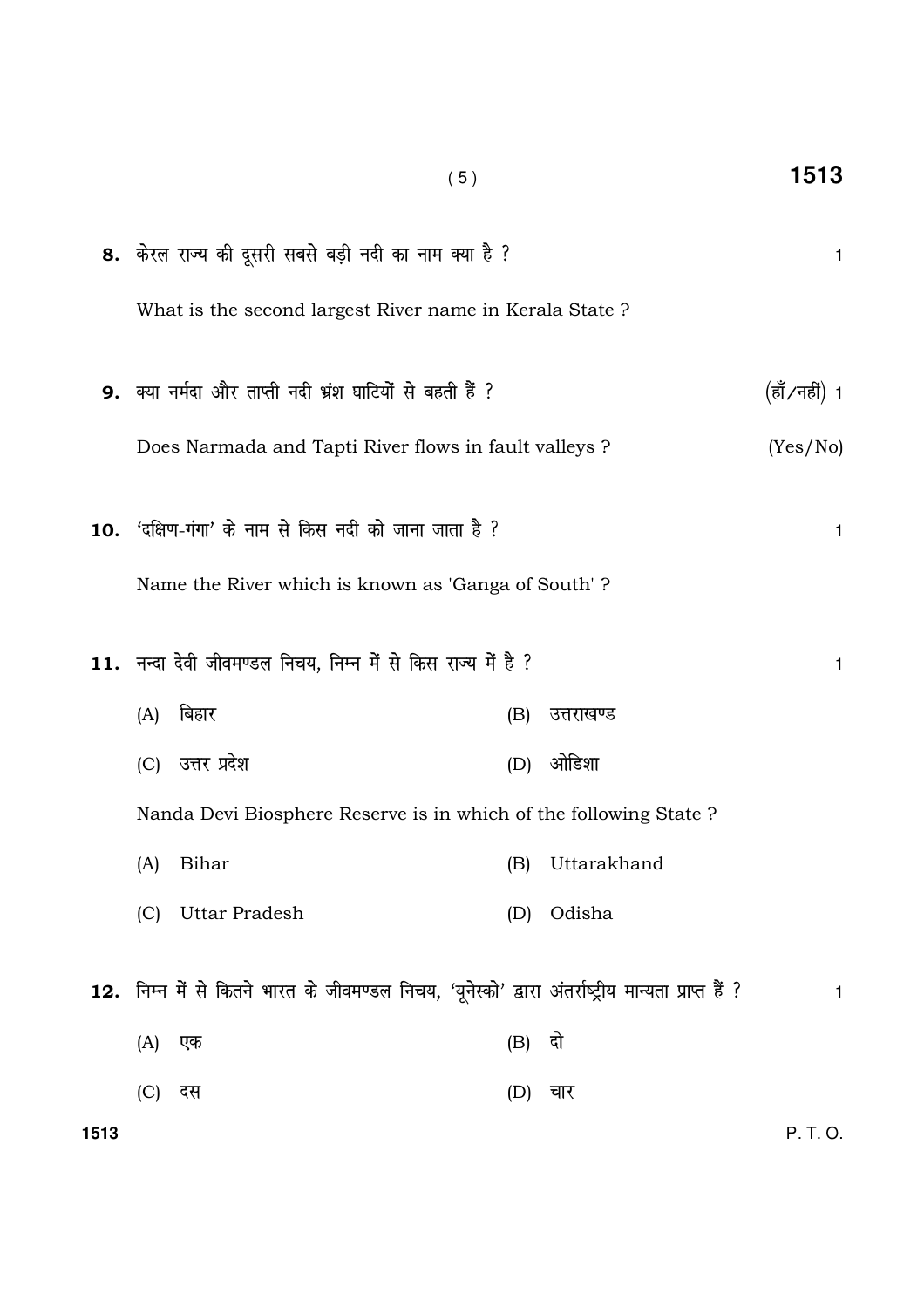Recognized by 'UNESCO' in India ? (A) One (B) Two (C) Ten (D) Four  $13.$   $\sqrt{3}$ गर मृदा' का दूसरा नाम क्या है ?

Out of the following, how many Biosphere Reserves are Internationally

- (A) yo.k e `nk (B) dkyh e`nk
- (C) 'k q"d e`nk (D) ysVjkbV e `nk
- Tell the second name of 'Regur soil' known as :
- (A) Saline Soil (B) Black Soil
- (C) Dry Soil (D) Laterite Soil
- $14.$  निम्नलिखित में से भारत के किस राज्य में बाढ़ अधिक आती है ?  $\,$ 
	- (A) fcgkj (B) if'pe caxky
	- (C) उत्तर प्रदेश कर समय (D) असम

Which of the following State of India where flood comes maximum ?

- (A) Bihar (B) West Bengal
- (C) Uttar Pradesh (D) Assam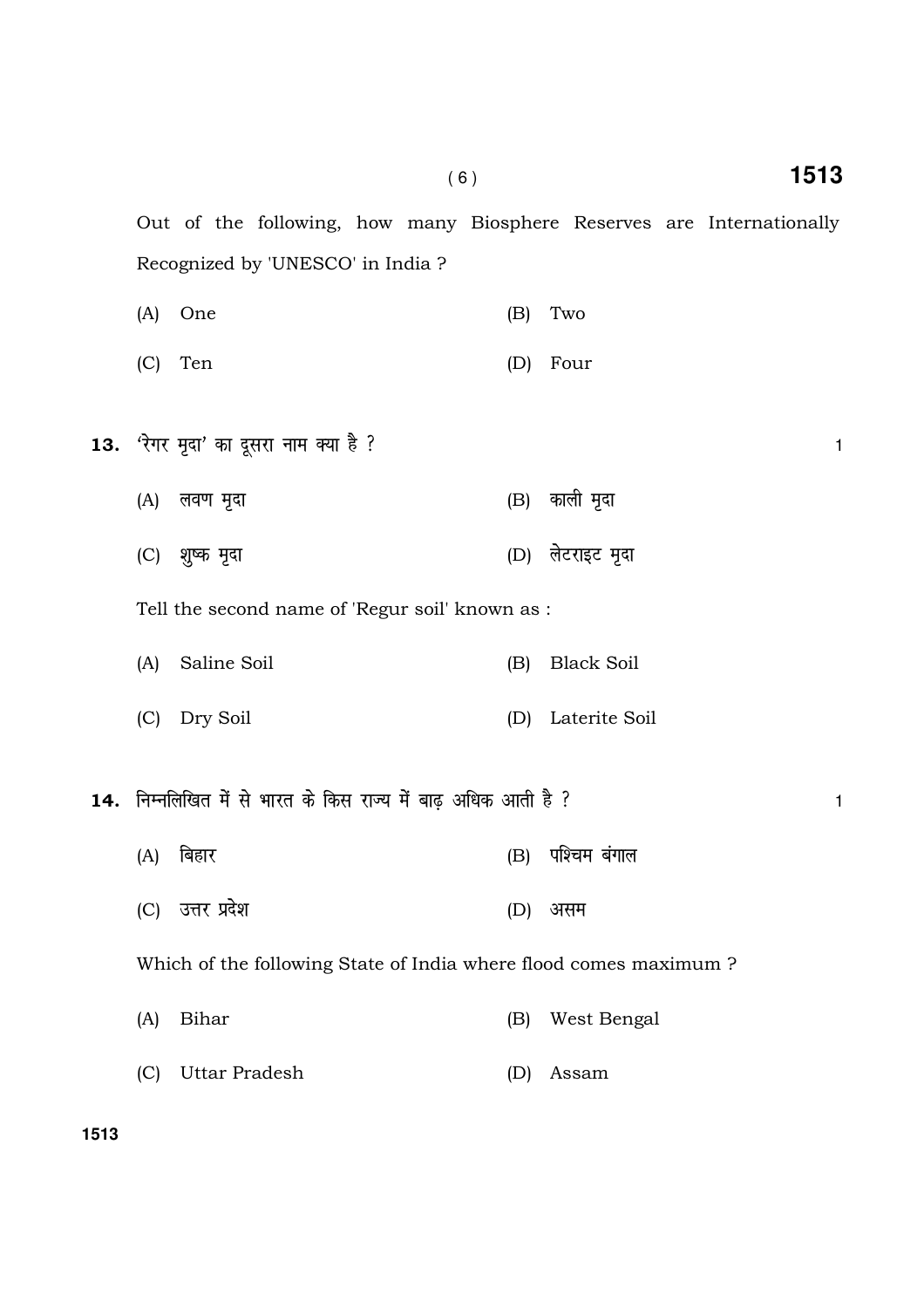| 15. निम्नलिखित में से किस नदी में 'मंजौली' नदीय द्वीप स्थित है ?        |                                                                                |     |                            |              |  |  |
|-------------------------------------------------------------------------|--------------------------------------------------------------------------------|-----|----------------------------|--------------|--|--|
| (A)                                                                     | गंगा                                                                           | (B) | ब्रह्मपुत्र                |              |  |  |
| (C)                                                                     | गोदावरी                                                                        | (D) | सिन्धु                     |              |  |  |
|                                                                         | Out of the following in which River 'Manjoli' River island is situated?        |     |                            |              |  |  |
| (A)                                                                     | Ganga                                                                          | (B) | Brahmaputra                |              |  |  |
| (C)                                                                     | Godavari                                                                       | (D) | Sindhu                     |              |  |  |
| 16. क्या इतिहास, विषयकालिक संश्लेषण करता है ?                           |                                                                                |     |                            |              |  |  |
| Does history attempts temporal synthesis ?                              |                                                                                |     |                            |              |  |  |
|                                                                         | 17. 'लाप्लास' महोदय ने किस ई० में पृथ्वी की उत्पत्ति का संशोधन प्रस्तुत किया ? |     |                            | $\mathbf{1}$ |  |  |
|                                                                         | $(A)$ 1800 $\frac{1}{5}$ o                                                     |     | $(B)$ 1796 $\frac{2}{3}$ o |              |  |  |
|                                                                         | $(C)$ 1918 $\frac{1}{5}$ o                                                     |     | (D) $1696 \, \text{kg}$    |              |  |  |
| 'Laplace' revised the hypothesis of origin of the Earth in which year ? |                                                                                |     |                            |              |  |  |
| (A)                                                                     | 1800 AD                                                                        | (B) | 1796 AD                    |              |  |  |
| (C)                                                                     | 1918 AD                                                                        | (D) | 1696 AD                    |              |  |  |

( 7 ) **1513**

**1513** P. T. O.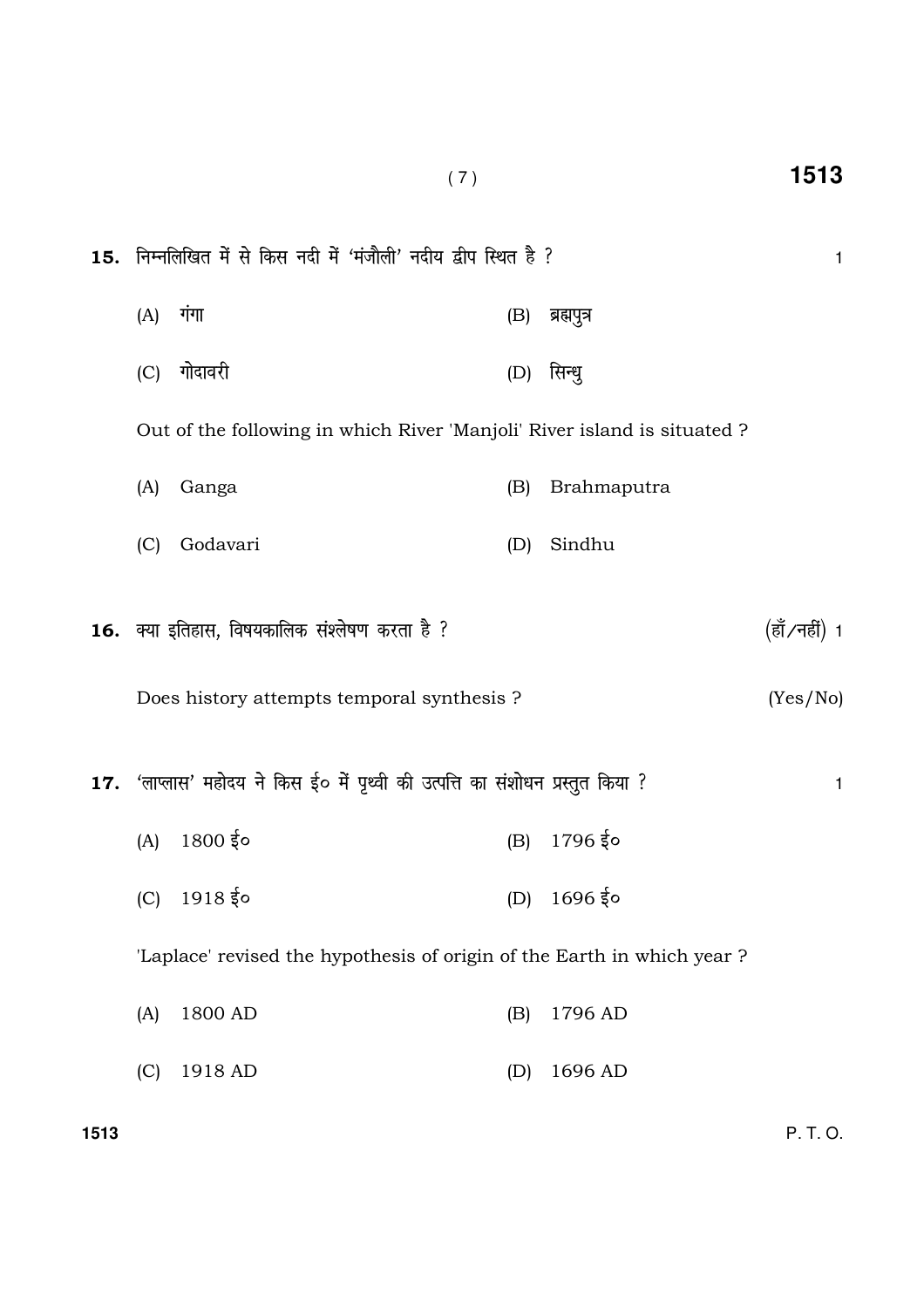| 18. क्या पृथ्वी की संरचना परतदार है ?                                                     |     |               |  | (हॉं ∕नहीं) 1 |   |
|-------------------------------------------------------------------------------------------|-----|---------------|--|---------------|---|
| Does the Earth has a layered structure?                                                   |     |               |  | (Yes/No)      |   |
| 19. भूकंपमापी यन्त्र का नाम क्या है ?                                                     |     |               |  |               | 1 |
| What is the name of the Instrument used to measure Earthquakes?                           |     |               |  |               |   |
| 20.  'S' (भूकंपीय) तरंगें पूरे छाया क्षेत्र में कितने डिग्री के परे <i>नहीं</i> पहुँचती ? |     |               |  |               | 1 |
| $105^\circ$<br>(A)                                                                        | (B) | 108°          |  |               |   |
| (C)<br>$102^{\circ}$                                                                      | (D) | $110^{\circ}$ |  |               |   |
| 'S' (Seismic) waves does <b>not</b> reaches beyond how many degrees in shadow             |     |               |  |               |   |
| zone ?                                                                                    |     |               |  |               |   |
| $105^\circ$<br>(A)                                                                        | (B) | 108°          |  |               |   |
| 102°<br>(C)                                                                               | (D) | $110^\circ$   |  |               |   |
| 21. क्या सीसा अलौह धातु है ?                                                              |     |               |  | (हॉं ∕नहीं) 1 |   |
| Is Lead a Non-ferous metal?                                                               |     |               |  | (Yes/No)      |   |

( 8 ) **1513**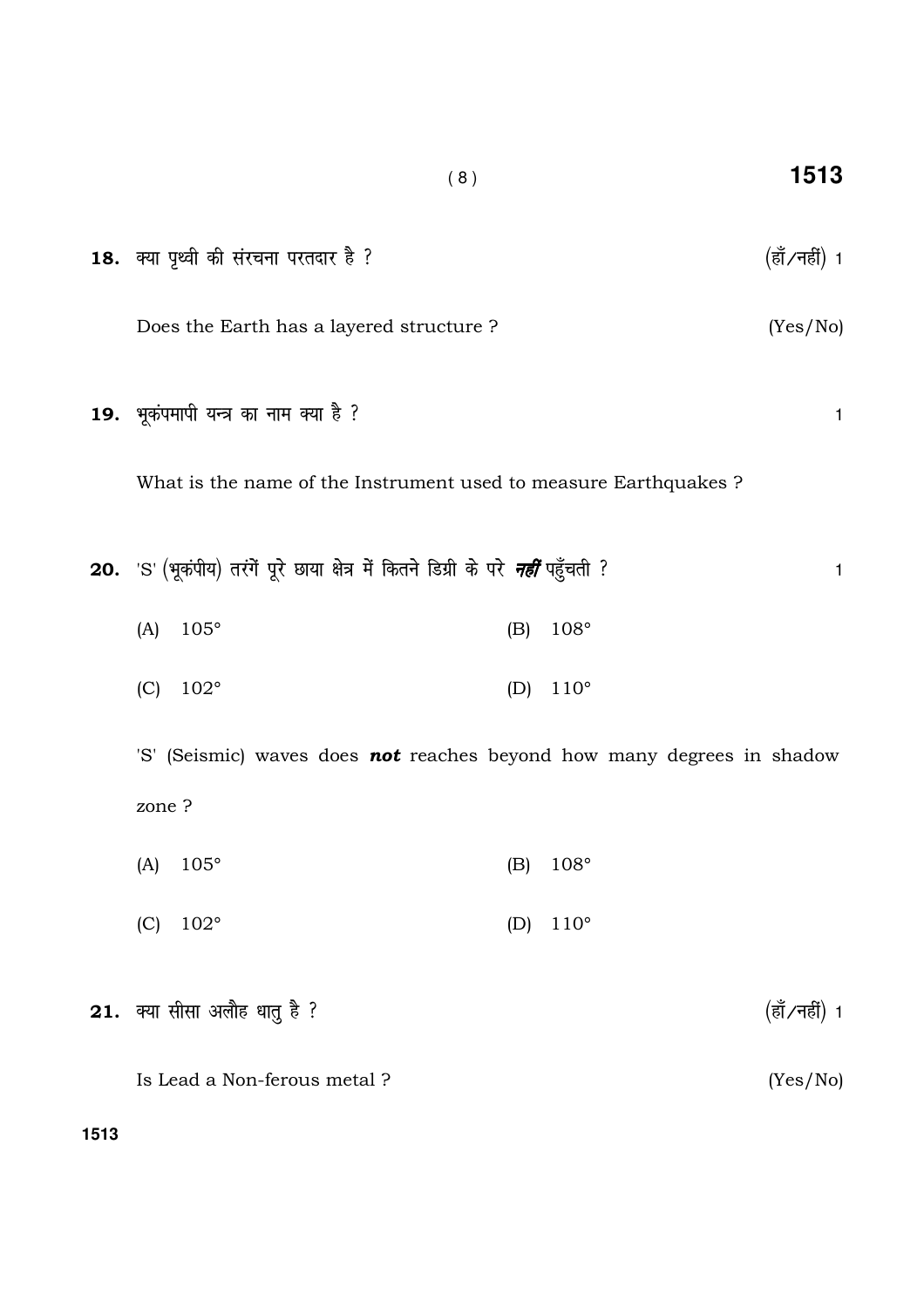| 22. निम्नलिखित में से कौन-सा कठोरतम खनिज है ?                      |                                                                  |     |                |               |  |  |  |
|--------------------------------------------------------------------|------------------------------------------------------------------|-----|----------------|---------------|--|--|--|
|                                                                    | (A) हीरा                                                         | (B) | टोपाज़         |               |  |  |  |
| (C)                                                                | क्वार्ट्ज़                                                       |     | (D) फेल्डस्पार |               |  |  |  |
|                                                                    | Out of the following minerals which one is the hardest?          |     |                |               |  |  |  |
| (A)                                                                | Diamond                                                          | (B) | Topaz          |               |  |  |  |
| (C)                                                                | Quarzite                                                         | (D) | Feldspar       |               |  |  |  |
|                                                                    | 23. लावा (मैग्मा) का भूतल की तरफ संचलन क्या कहलाता है ?          |     |                | 1             |  |  |  |
| The movement of Lava (Magma) towards the surface of Earth is known |                                                                  |     |                |               |  |  |  |
| as  .                                                              |                                                                  |     |                |               |  |  |  |
|                                                                    | 24. क्या मृदा निर्माण में प्राकृतिक वनस्पति का भी रोल होता है ?  |     |                | (हॉं ∕नहीं) 1 |  |  |  |
|                                                                    | Does natural vegetation plays a role in the formation of Soil ?  |     | (Yes/No)       |               |  |  |  |
|                                                                    | 25. क्या नदी युवावस्था में 'V' आकार की घाटी का निर्माण करती है ? |     |                | (हॉं ∕नहीं) 1 |  |  |  |
|                                                                    | Does a River in young age forms 'V' shaped valleys ?             |     |                | (Yes/No)      |  |  |  |

( 9 ) **1513**

**1513** P. T. O.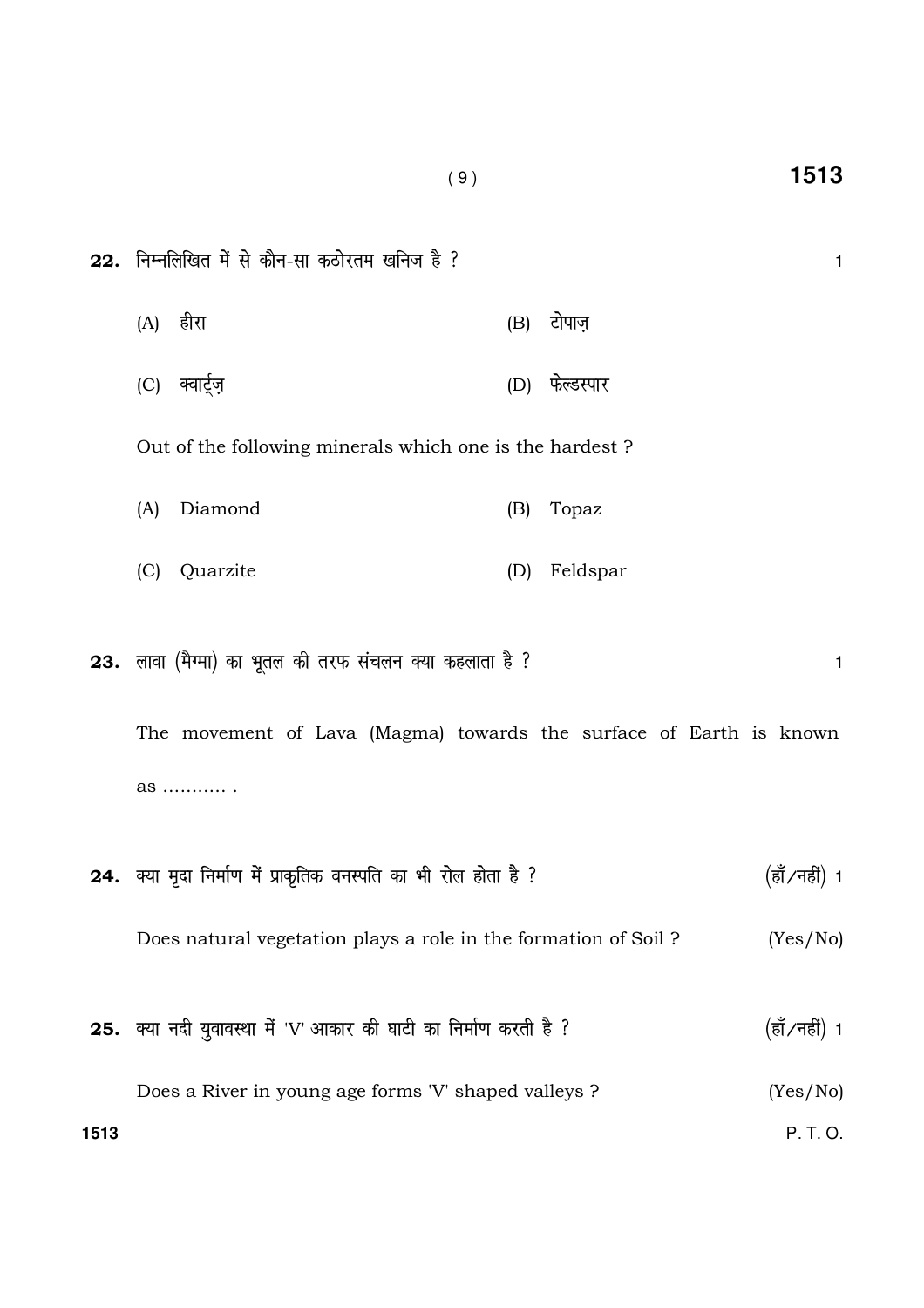|           | 26. 'सर्क' के शीर्ष पर अपरदन होने से कौन-सी आकृति निर्मित होती है ?                                                             |     |              | 1 |
|-----------|---------------------------------------------------------------------------------------------------------------------------------|-----|--------------|---|
|           | (A) ऐस्कर                                                                                                                       |     | (B) ड्रमलिन  |   |
| (C) हार्न |                                                                                                                                 | (D) | हिमोढ़       |   |
|           | The Erosional activity on the top of 'Surk' forms which landforms?                                                              |     |              |   |
| (A)       | Eskar                                                                                                                           | (B) | Drumlins     |   |
| (C)       | Horn                                                                                                                            | (D) | Aeolian      |   |
|           | 27. कितने किलोमीटर की ऊँचाई पर ऑक्सीजन नगण्य हो जाती है ?<br>'Oxygen' is very negligible at the height of how much Kilometers ? |     |              | 1 |
|           | 28. कौन-सी गैस वायुमण्डल में सबसे अधिक पाई जाती है ?<br>Which gas is most found in the atmosphere ?                             |     |              | 1 |
| (A)       | 29. निम्न में से वह प्रक्रिया कौन-सी है जिसमें द्रव, गैस में परिवर्तित होती है ?<br>संघनन                                       | (B) | वाष्पीकरण    | 1 |
| (C)       | वाष्पोत्सर्जन                                                                                                                   |     | (D) कोई नहीं |   |

 $(10)$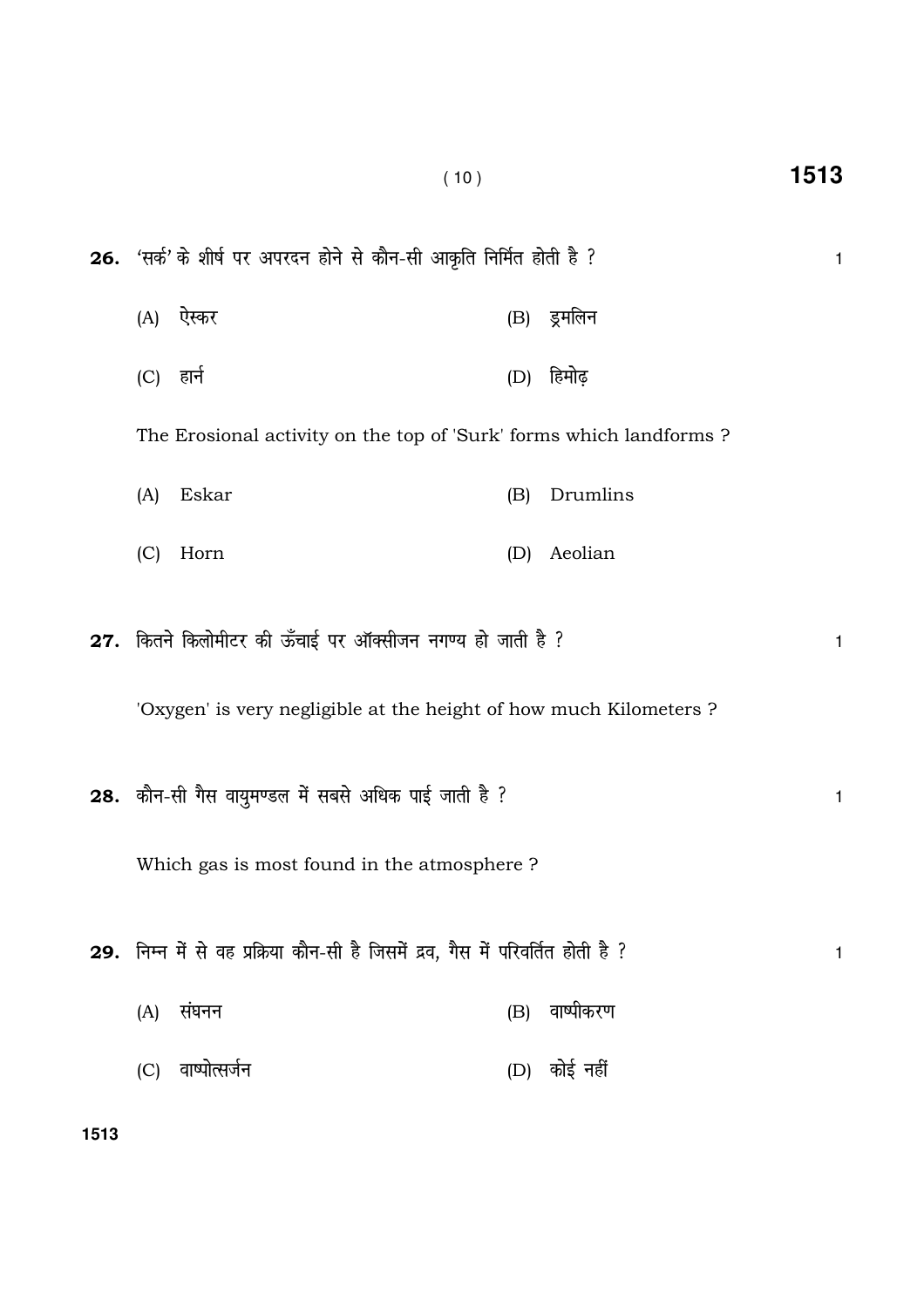Tell the process where liquid changes to gas form out of the following ?

- (A) Condensation (B) Evaporation
- (C) Transpiration (D) None

30. लवणता को प्रति समुद्री जल में घुले हुए नमक की मात्रा (ग्राम में), कितना व्यक्त किया जाता है ? 1

- $(A)$  10  $\overline{a}$  100  $\overline{a}$  100  $\overline{a}$  100  $\overline{a}$  100  $\overline{a}$
- (C) 1000 ग्राम (D) 10000 ग्राम

Salinity of water is calculated as the amount of salt in grams dissolved in sea water is how much ?

- (A) 10 grams (B) 100 grams
- (C) 1000 grams (D) 10000 grams
- 31. 'नदी-द्रोणी' और 'जल-संभर' में अंतर स्पष्ट करें। अस्ता प्राप्त कर कर कर कर का स्थान कर बात कर बात 2

Tell difference in 'River-Basins' and 'Watersheds'.

|  |  |  | 32. सिंध नदी में 'पंचनद' बनाने वाली <i>पाँच</i> नदियों के नाम लिखें। |  |
|--|--|--|----------------------------------------------------------------------|--|
|--|--|--|----------------------------------------------------------------------|--|

Give *five* names of Rivers which forms 'Panchnad' in River Sindhu.

**1513** P. T. O.

( 11 ) **1513**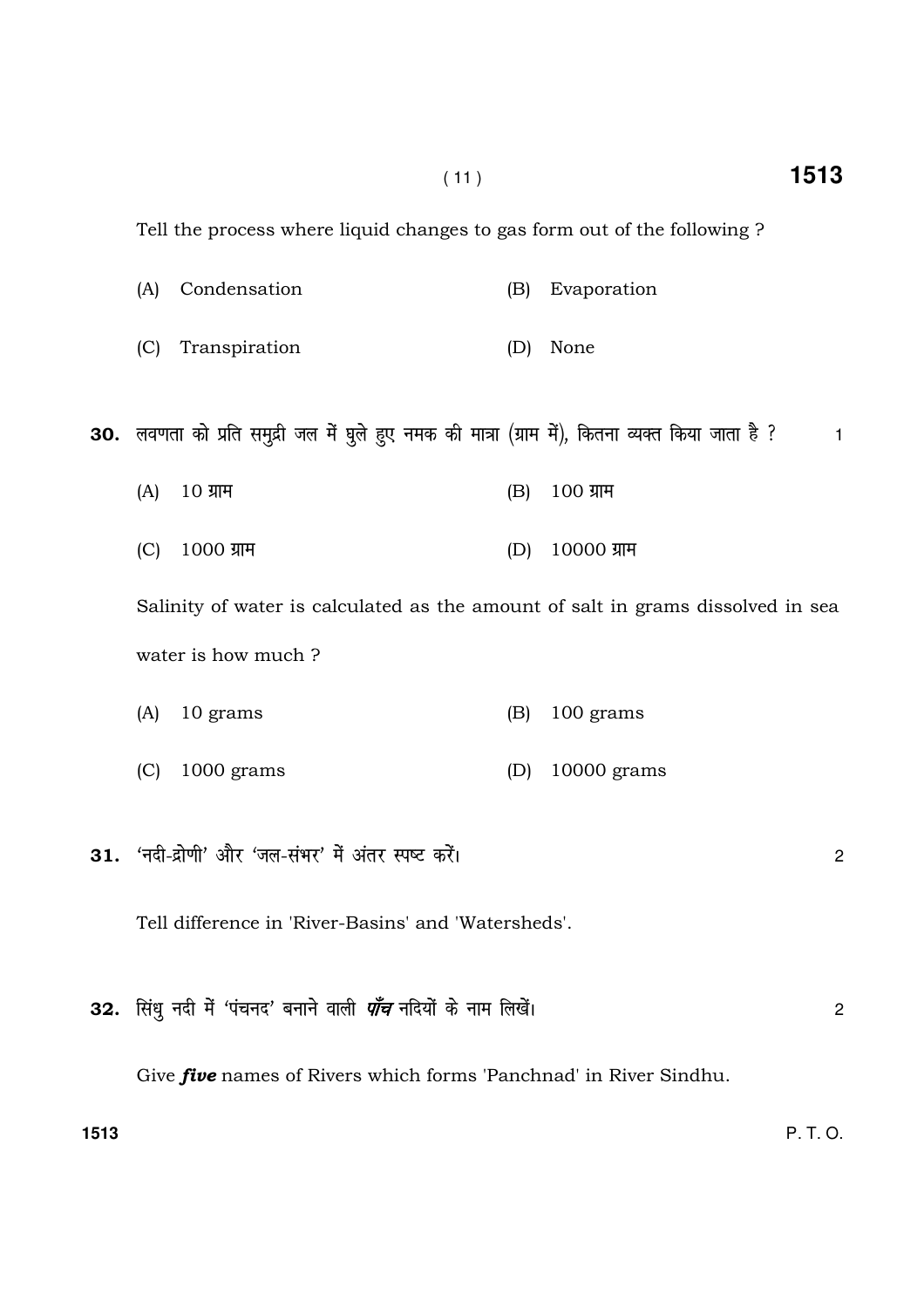| 33. वन संरक्षण को परिभाषित कीजिए।                     | $\overline{c}$   |
|-------------------------------------------------------|------------------|
| Define Conservation of Forests.                       |                  |
| 34. मृदा गठन को परिभाषित करें।                        | $\overline{2}$   |
| Define Soil Formation.                                |                  |
| 35. अपवाह और अपवाह-तन्त्र को परिभाषित करें।           | $\boldsymbol{3}$ |
| Define Drainage and Drainage System.                  |                  |
| 36. भूकंपीय तंरगें क्या हैं ?                         | 3                |
| Define Seismic Waves.                                 |                  |
| 37. वर्षा के प्रकार लिखें।                            | 3                |
| Write down types of Rainfall.                         |                  |
| 38. महासागरीय अधःस्थल के प्रमुख <i>चार</i> भाग लिखें। | 3                |
| Give four major divisions of the ocean floors.        |                  |

 $(12)$ 

1513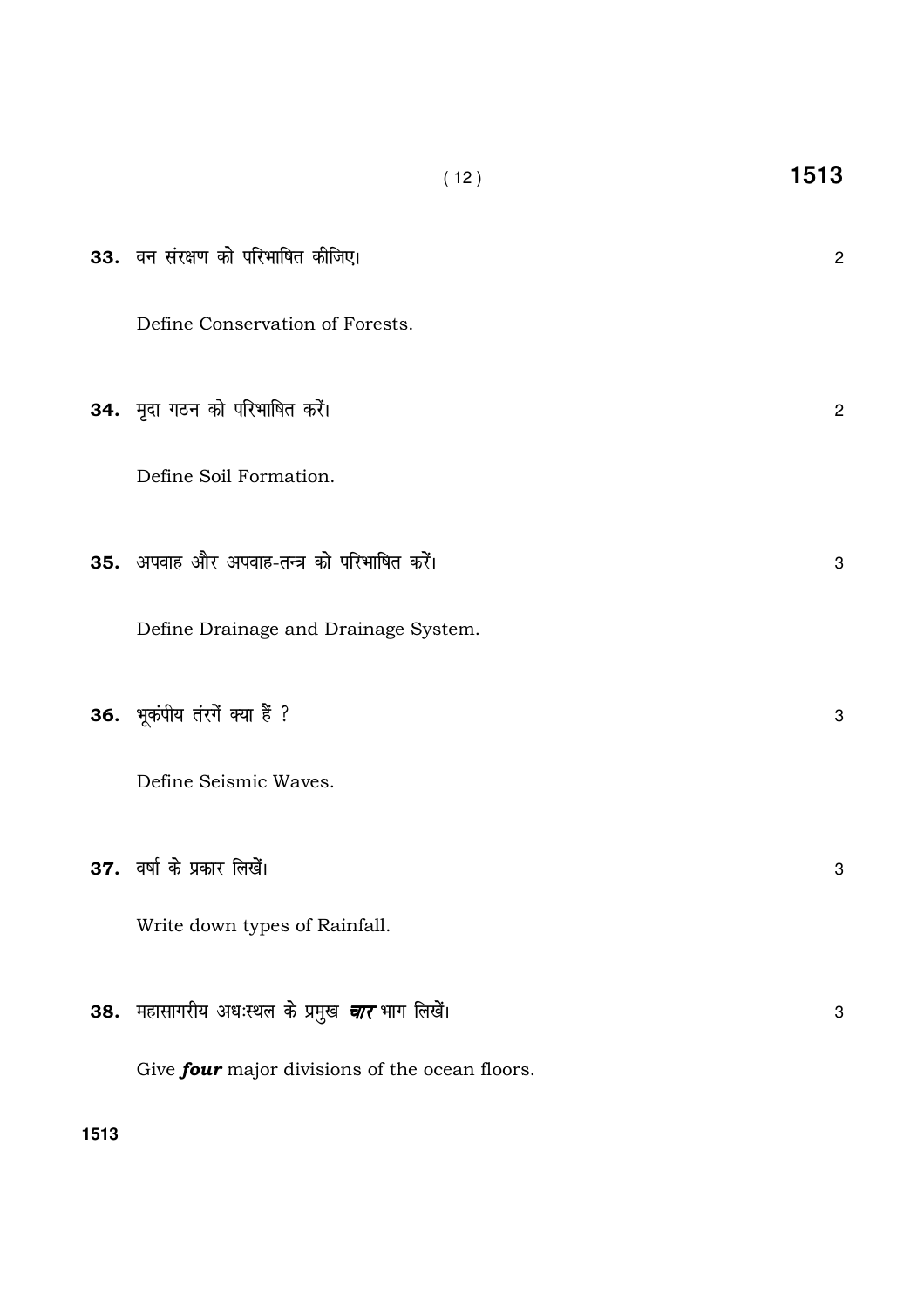39. शैल क्या हैं ? इसके प्रकारों की व्याख्या करें। What are Rocks ? Describe its types.

#### अथवा

### **OR**

अपक्षय क्या है ? इसके कितने प्रकार हैं ? व्याख्या करें।

What is Weathering ? Give its types with description.

40. वायुमण्डल की संरचना की व्याख्या करें।

Describe structure of the Atmosphere.

#### अथवा

**OR** 

निम्नलिखित को भारत के रेखा मानचित्र पर अंकित करें :

- लखनऊ  $(i)$
- (ii) देहली
- (iii) जयपुर
- (iv) मुंबई
- $(v)$  पणजी (गोवा)

1513

 $5\phantom{.}$ 

 $5\phantom{.}$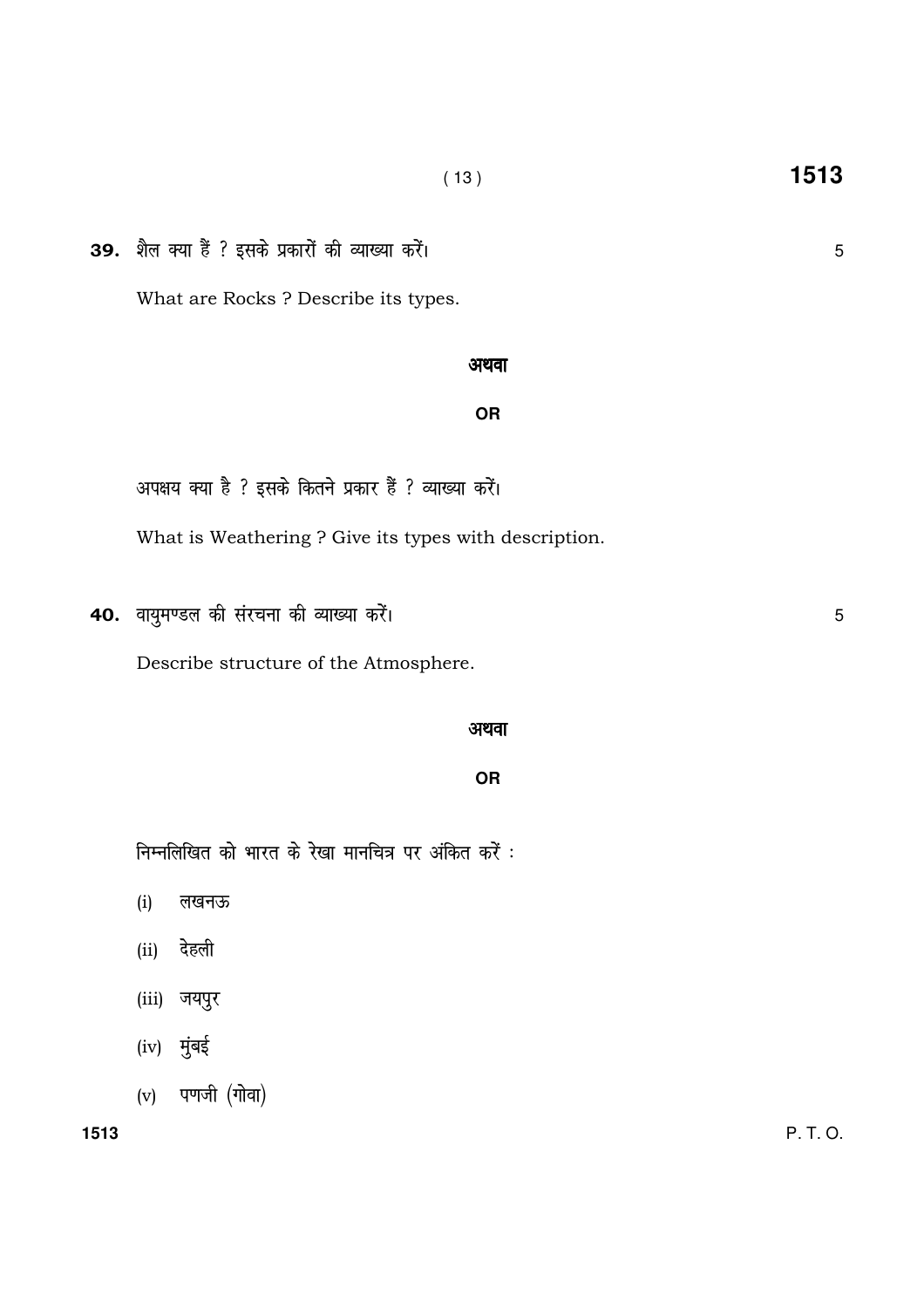Show the following on the outline map of India :

(i) Lucknow

- (ii) Delhi
- (iii) Jaipur
- (iv) Mumbai
- (v) Panaji (Goa)

## [ केवल दृष्टिहीन परीक्षार्थियों के लिए ]

### [ Only for Blind Candidates ]

नोट : निम्नलिखित प्रश्न केवल द्रुष्टिहीन परीक्षार्थियों के लिए प्रश्न संख्या 40 के स्थान पर है :

The following questions are only for Blind Candidates in lieu of Question No. 40 :

(i) राजस्थान की राजधानी का क्या नाम है ?

What is the name of the Capital City of Rajasthan ?